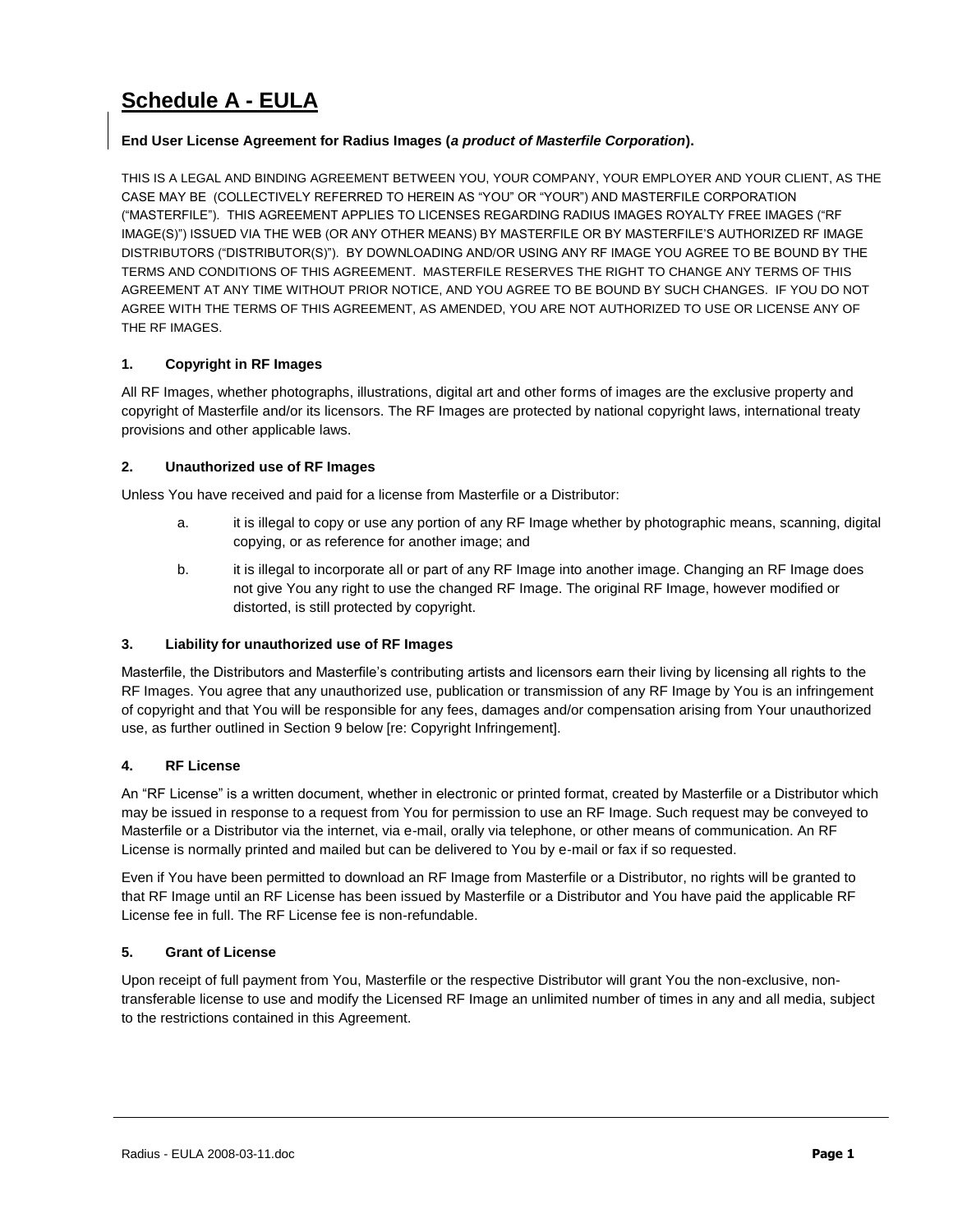#### **6. Permitted uses**

Subject to the restrictions listed in Section 7, You may use the Licensed RF Image in any print, online, film, video, broadcast or multi-media product for promotional, advertising, editorial or consumer merchandise use, provided such products are not intended to allow the re-distribution or re-use of the RF Image.

- a. Any other use must be approved in writing by Masterfile.
- b. The RF Image may be reproduced by subcontractors on your behalf under the condition that the subcontractors agree to abide by the terms of this Agreement. Notwithstanding the foregoing, and for the avoidance of doubt, You are not authorized to sublicense the RF Image to anyone.
- c. You may alter, crop, manipulate and create derivative works of the RF Image in accordance with this Agreement.
- d. Your rights to the RF Image are worldwide and perpetual, unless terminated in accordance with this Agreement.

## **7. Non-Permitted Uses**

You are not permitted to do the following:

- a. You may not rent, transfer or grant any rights to the Licensed RF Image to any person or organization without the prior written consent of Masterfile including, without limitation, for any compilation, derivative or collective work containing such Licensed RF Image.
- b. You may not use the Licensed RF Image on more than ten (10) computers or workstations at a time, or on a network or a multi-user system without purchasing additional seat licenses. If you need a seat license contact Masterfile or the respective Distributor to negotiate an additional license.
- c. You may not sell, license or distribute Your final product in such a way that permits other persons to extract or access the Licensed RF Image as a stand-alone file.
- d. You may not incorporate the Licensed RF Image into a logo, trademark or service mark.
- e. You may not post any RF Image on any electronic bulletin board, put it on-line in a downloadable or FTP format, use it in a website at a resolution higher than 72 dpi, or enable it to be distributed via mobile telephone devices.
- f. You may not use the Licensed RF Image in any electronic template or application, including those that are Internet-based, where the purpose is to create multiple impressions of an electronic or printed product, including, but not limited to, website designs, presentation templates, electronic greeting cards, business cards or any other electronic or printed matter without obtaining a license from Masterfile for such purpose.

## **8. Credit line**

If the RF Image is to be used in an editorial context or for certain other media, such as calendars, where the publishing of credit lines is the norm, You will be required to include a credit line in the form "© Radius Images/Name of Distributor" as a condition of the RF License.

## **9. Copyright infringement**

Masterfile will be entitled to a compensatory fee equal to the greater of U.S. \$1,500 or ten (10) times the usual RF License fee for each Unlicensed Use by You of any RF Image in addition to any other rights or remedies available to Masterfile under law or equity (without You thereby acquiring any rights to the RF Image). "Unlicensed Use" means any reproduction that is not specifically granted in the RF License by Masterfile, or any reproduction for which an RF License has not been paid.

#### **10. Termination of License**

The RF License is perpetually in force unless it is terminated by Masterfile or a Distributor. If You do not comply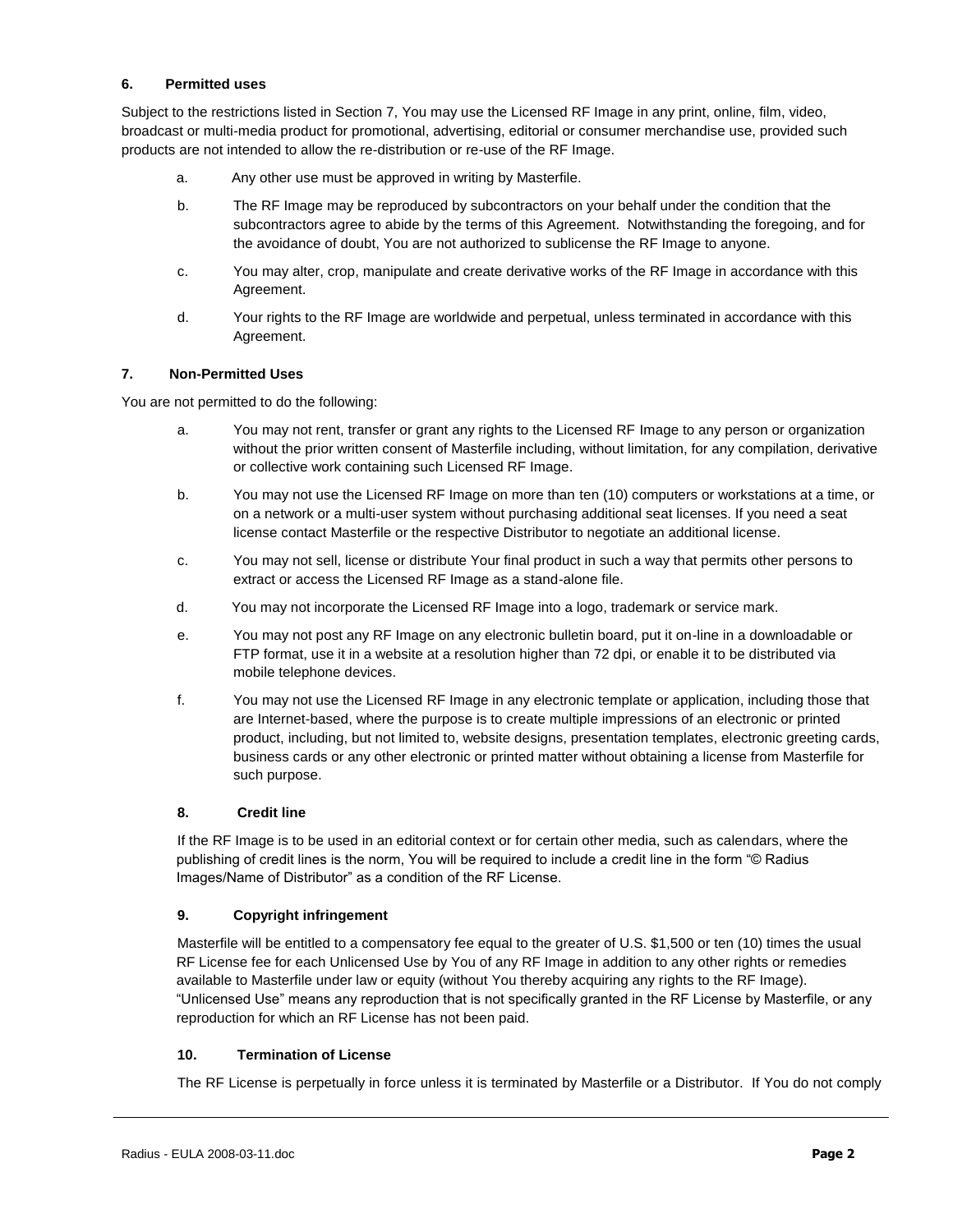with the terms and conditions of the RF License, then the RF License will automatically terminate and You must cease using the respective RF Image(s) immediately.

#### **11. Revocation of RF License**

Masterfile and/or the respective Distributor reserve the right to revoke the license to use any RF Image for good cause and to elect to replace such RF Image with an alternative RF Image. Upon notice of any revocation of a license for any RF Image, You agree to cease using such RF Image immediately and will take all reasonable steps to discontinue the use of the replaced RF Image in products that already exist and will inform all end-users and clients of same.

#### **12. Verification of information**

You are responsible for the verification of all information (including image codes) appearing in an RF License.

#### **13. Third Party Releases**

- a. Any RF Image of a recognizable person is deemed to have a model release unless Masterfile has stated otherwise in the caption information for the respective RF Image;
- b. An RF Image is deemed to have a property release only if the existence of such release is specified in the caption information for the respective RF Image;
- c. Masterfile does not have releases for the trademarks, logos or other intellectual property of other parties that may be depicted in some RF Images. The procuring of such releases is Your responsibility; and
- d. Masterfile does not have releases from manufacturers for commercial products such as (without limitation) automobiles, aircraft, packaged products, designer clothing, etc. that are depicted in some RF Images. It is generally not possible for any stock image library or artist to get blanket releases for such products, but they can often be obtained on a case-by-case basis. The procuring of such releases is Your responsibility.

#### **14. Context of use**

You hereby agree that:

- a. You will not use or permit the use of any RF Image in a defamatory, libelous, pornographic or unlawful context or contrary to ethical business practices;
- b. You are responsible for all text used and claims made in connection with Your use of any RF Image; and
- c. An RF Image depicting a person (the "Model") may not be used in a sensitive context (including, without limitation, context relating to sexual conduct, criminal activity, substance abuse, mental condition, religious, political or racial bias). Notwithstanding the foregoing, if an RF Image featuring a Model is to be used in a context that may be controversial or embarrassing to that Model, You must print a statement adjacent to the reproduction indicating that the person is a model and is used for illustrative purposes only.

#### **15. Masterfile's Distributors**

The Distributors are authorized and required to act on Masterfile's behalf in all matters relating to delivery of RF Images, licensing, collection of payments, remittance of royalties to Masterfile, service to clients and the protection and enforcement of copyright in the RF Images within their respective territories. Notwithstanding the foregoing, Masterfile will have the right to have sole control over any claim or disagreement in connection with the RF Images.

#### **16. Disclaimer**

Use of the RF Images is at Your sole risk. The RF Images are provided on an "as is", "as available" basis without representations, warranties or conditions of any kind, either express or implied, including but not limited to representations, warranties or conditions of title or implied warranties or conditions of merchantability or fitness for a